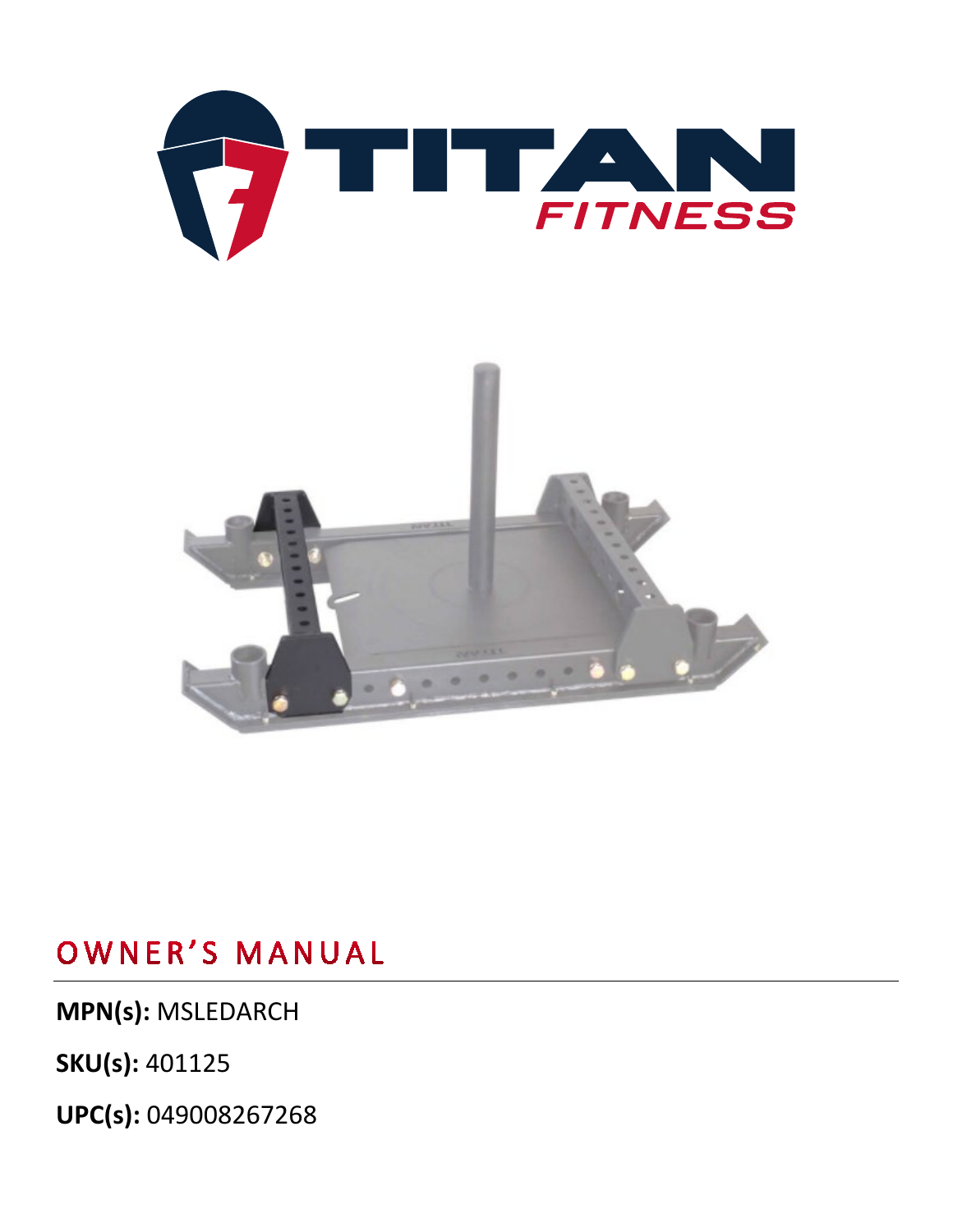

| <b>KEY</b>        | <b>BOX</b> | <b>DESCRIPTION</b>       | <b>QTY</b> |
|-------------------|------------|--------------------------|------------|
| $\left( 1\right)$ | 1          | <b>MSLEDARCH</b>         |            |
| (2)               | 1          | <b>HEX BOLT M16X90</b>   |            |
| (3)               |            | <b>FLAT WASHER M16</b>   |            |
| (4)               |            | <b>SPRING WASHER M16</b> |            |
| (5)               |            | <b>HEX NUT M16</b>       |            |

## ASSEMBLY INSTRUCTIONS

− Product sold as full assembly with no installation required by customer.